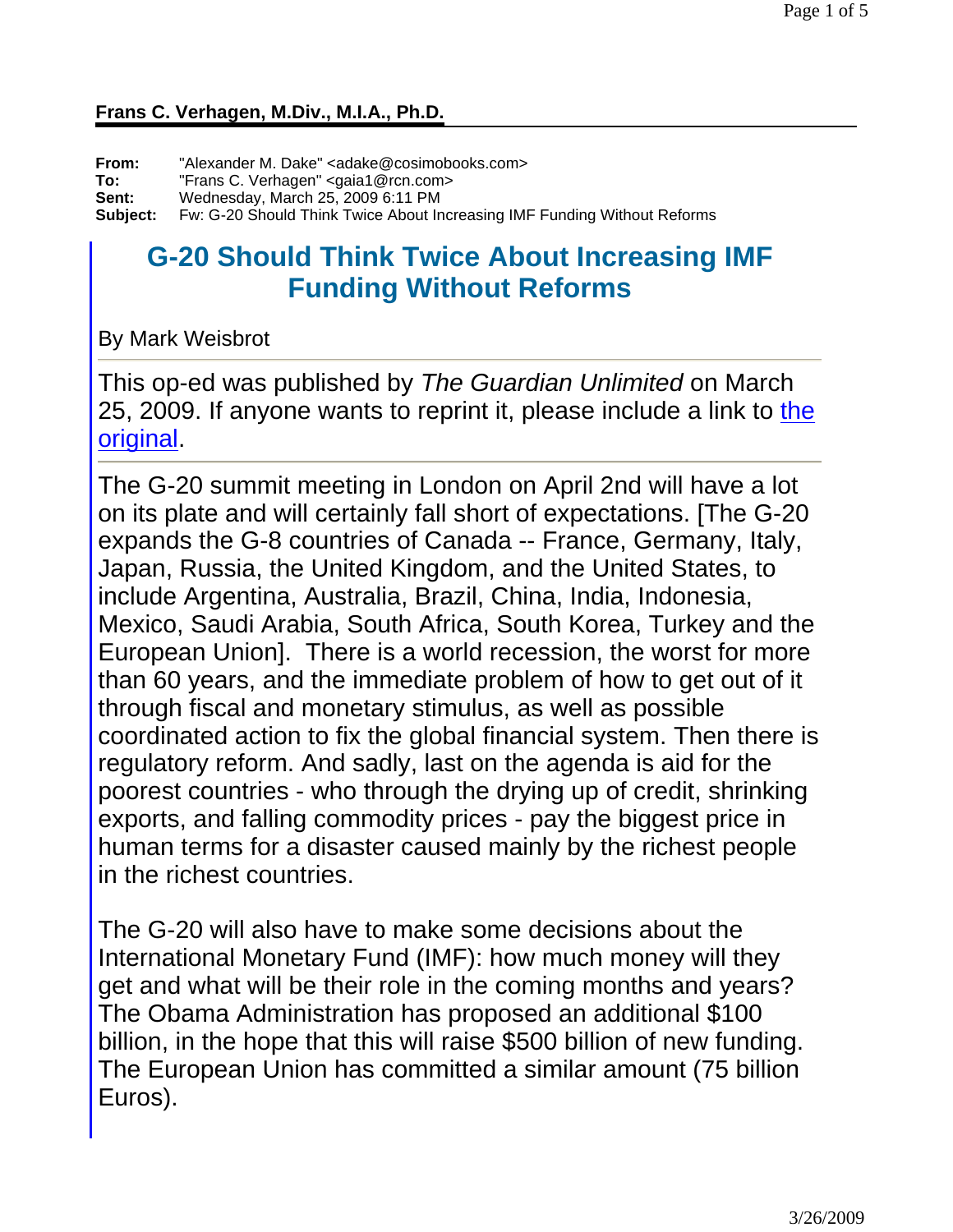This could be a mistake, unless the IMF is required to eliminate the harmful conditions that it often attaches to its lending. About ten years ago, in the last major international economic crisis which began in Asia - the U.S. led a large funding increase for the IMF, and the results were disastrous. The Fund worsened the crisis in Asia, mostly by attaching harmful economic and structural conditions to its lending to the countries hardest hit by the crisis, including Indonesia, Thailand, South Korea, and the Philippines. The IMF did at least as badly in Russia and other countries, and especially Argentina, in the same period.

These countries learned their lesson and piled up reserves so as to never go back to the IMF again. The Fund, without taking responsibility or firing anyone (much like some American corporations recently) claims to have learned some lessons and also to have changed its policies. But there are too many disturbing signs that it has not.

For example, in at least nine agreements that the Fund has negotiated since September 2008, including Eastern European countries, El Salvador, and Pakistan - contain some elements of contractionary policies. These include fiscal (budget) tightening, interest rate increases, wage freezes for public employees, and other measures that will reduce aggregate demand or prevent economic stimulus programs in the current downturn.

The IMF has long had a double standard when it comes to dealing with economic downturns. For the rich countries, it can be quite Keynesian: it is currently recommending a global fiscal stimulus of 2 percent of GDP. But for the developing countries that are actually forced to follow the Fund's advice, there is often a different story: they "cannot afford" these expansionary policies during a recession.

This attitude can defeat the purpose of loaning money to developing countries in a downturn, which is to enable them to pursue expansionary policies. The main reason they "cannot afford" to do what the U.S. or other rich countries do during this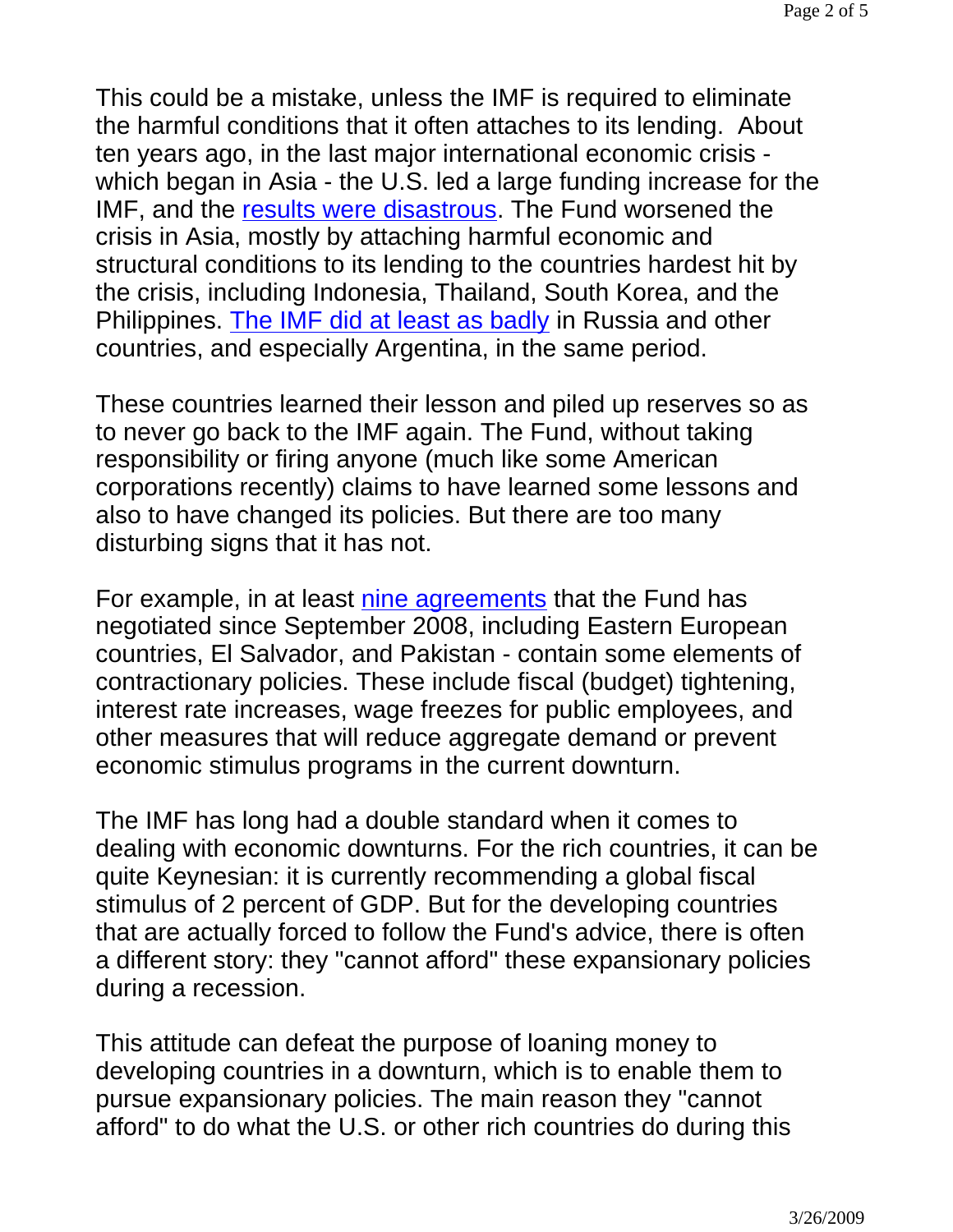recession - e.g run large budget deficits - is that they may run out of foreign exchange reserves (mostly dollars). In other words, if they grow at a normal pace while other economies shrink, their imports will grow faster than their exports, and their trade balance will worsen. The purpose of external support is to allow that to happen, rather than shrinking the economy to improve the trade balance.

In some sense it is not really fair to blame the IMF for its failed policies, since the Fund has a boss: the U.S. Treasury Department. Although it has 185 member countries, Washington pretty much calls the shots. This arrangement was established with the creation of the Fund in 1944, when Europe was in ruins and much of the developing world was still colonized. China now has the world's second-largest economy and 1.3 billion people, but only 3.7 percent of the IMF's voting shares - and that is after a decade long struggle to reform voting shares, and China getting one of the largest increase in voting shares among developing countries in last year's "reforms." Europe, Japan, and the other rich countries could outvote the U.S., but prefer not to rock the boat for fear that any challenge to Washington's control over this institution (and the World Bank) might result in developing countries gaining a voice.

There was understandably discontent in the U.S. when the Obama administration appointed people who had a large responsibility for the current economic mess to top positions. The IMF has the same problem, but much worse. The Obama appointees will be pressured to resign if they fail, and the Democrats have to worry about re-election. There is no comparable accountability at the IMF.

What hope, then, for reform? For immediate reforms, there is the pressure from organized civil society that successfully forced some \$88 billion of poor country debt cancellation over the past decade. Coalitions such as the UK's 138-organization "Put People First" are pressuring the IMF and World Bank to refrain from inflicting harmful conditions on poor countries, and to cancel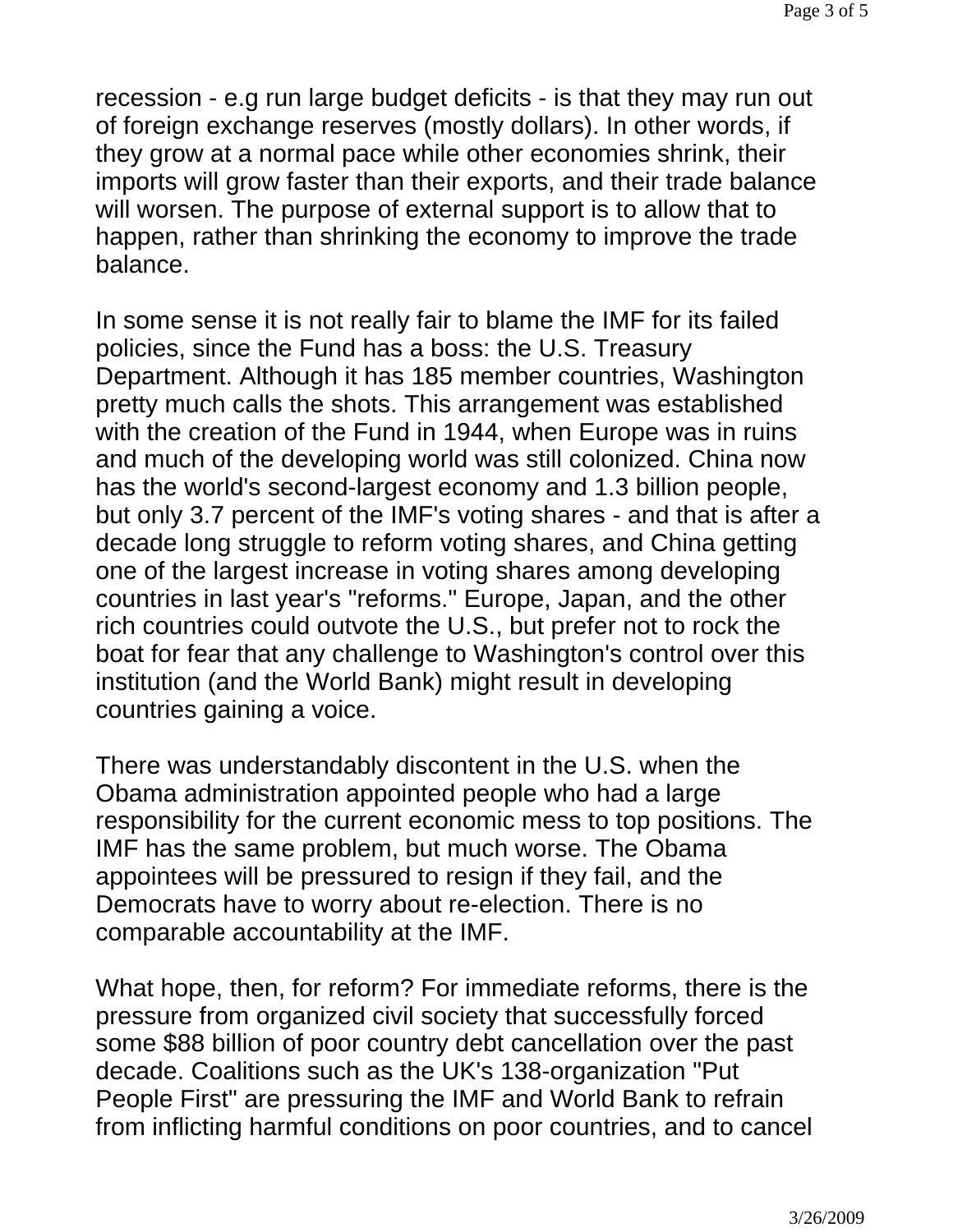more debt; and for the rich countries to live up to their aid commitments. In the U.S., the religious-based Jubilee USA and allied groups are lobbying Congress to authorize the IMF to sell some of its tens of billions of dollars worth of gold reserves; and use the money for debt cancellation for poor countries.

More ambitious proposals for longer-term reform come from the UN Commission headed by Nobel laureate economist Joseph Stiglitz. This commission is proposing a Global Economic Council, an expanded global reserve system, and other institutional arrangements - including steady aid to poor countries - that would not be subject to the veto of rich countries as are the IMF and World Bank currently. This week the government of China announced its support for a new global reserve currency to replace the dollar.

In the mean time, the most important reforms will take place at the national and regional level, bypassing the G-7 and the nominally expanded G-20. China has in recent months extended multi-billion dollar currency swaps to South Korea, Hong Kong, Indonesia, Malaysia and Belarus, after refusing the rich country's pleas for more money for the IMF in the absence of governance reform. The ASEAN + 3 countries (ten Association of South-East Asian Nations plus China, Japan, and South Korea) are moving toward a \$120 billion Asian Monetary Fund. And South America's Bank of the South is expected to be launched in May with \$10 billion in start-up capital from Argentina, Brazil, Venezuela, Bolivia, Ecuador, Paraguay, and Uruguay.

If the developing countries are willing to show the G-7 that they can walk away from any agreements that can harm them, while creating alternatives on the ground at the national and regional level, the governments of the rich countries may eventually see the need for serious international financial reforms.

Mark Weisbrot is Co-Director of the Center for Economic and Policy Research, in Washington, D.C. (www.cepr.net).